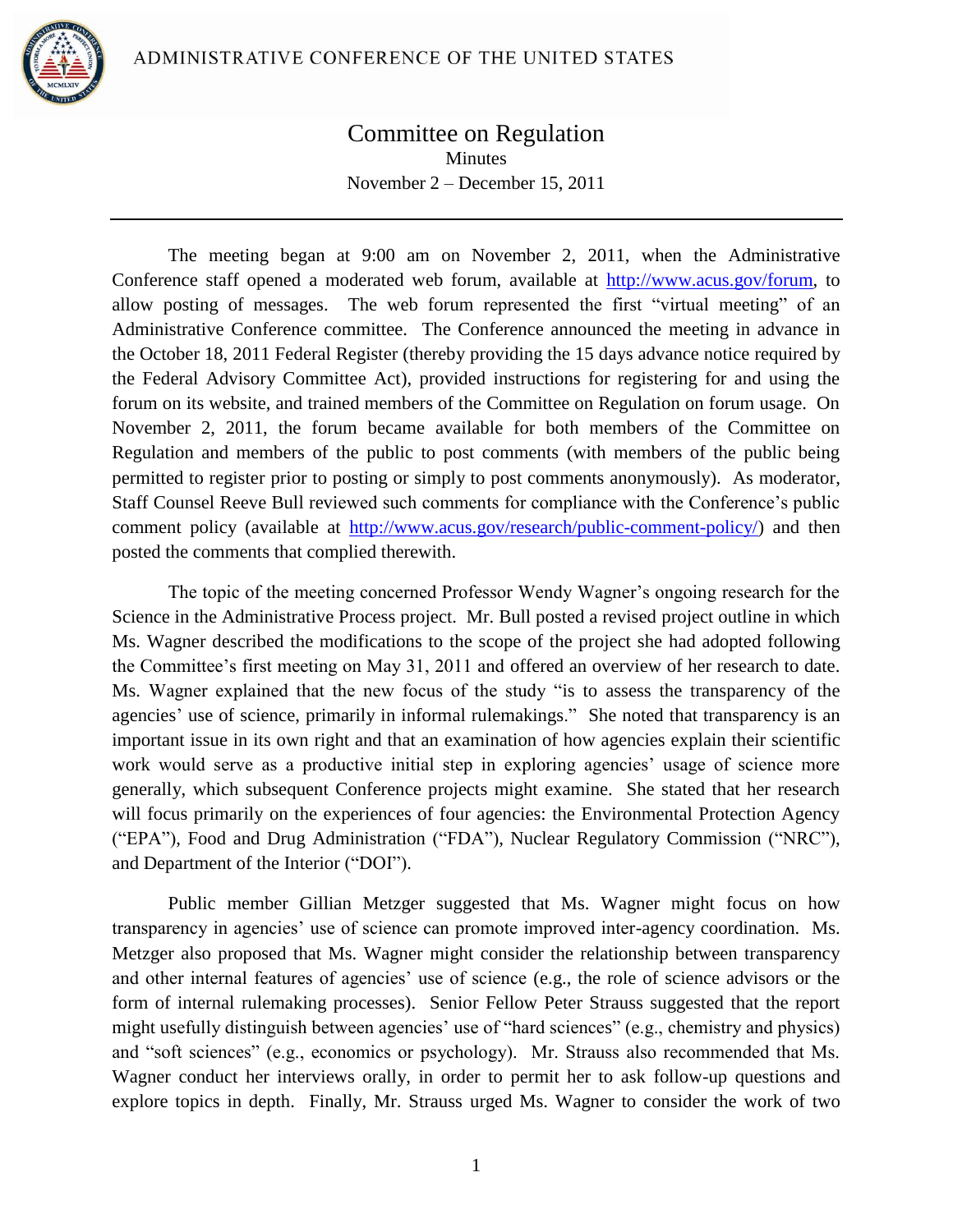

federal advisory committees, the Advisory Committee on Reactor Safeguards (associated with NRC) and the Clean Air Scientific Advisory Council (associated with EPA), as well as a book chapter dealing with potential limits on the politicization of agency science.

Ms. Wagner responded to both Mr. Strauss' and Ms. Metzger's comments. First, she noted that her research suggested that various internal agency processes can promote greater transparency in the use of science. Ms. Wagner stated that the study focuses primarily, if not exclusively, on "hard sciences," and that she will integrate an introduction to the report describing the scope of the study. Finally, Ms. Wagner asked for advice on obtaining criticisms of agencies' usage of science from employees at those agencies, noting that interviewees had been reluctant to volunteer such dissenting views. Mr. Strauss noted that Ms. Wagner might interview past and present members of the Advisory Committee on Reactor Safeguards and the Clean Air Scientific Advisory Committee on their perceived successes and failures in transmitting scientific views to the NRC and EPA, respectively.

Public Member Susan Dudley stated that, in order for agencies to be fully transparent in their use of science, they must make some effort to distinguish scientific-based and policy-based decisionmaking, which distinction the report should analyze. Ms. Wagner noted that she would consider this distinction in the introduction to her report but stated that distinguishing scientific and policy-based decisionmaking is an extremely difficult and controversial process that likely could not be fully addressed in the report. Ms. Dudley responded that she did not believe that addressing that issue in the introduction would be sufficient: distinguishing between policybased and science-based decisionmaking is critical to the promotion of transparency. Ms. Wagner responded that, though such issues are certainly worthy of consideration, they are beyond the scope of the present study and should perhaps be addressed in a subsequent project.

Richard Belzer, a public participant in the forum, expressed some reservations regarding the methodology Ms. Wagner had proposed to obtain data on agency transparency in the use of science. He recommended that Ms. Wagner clarify whether the report is focused on limiting policy-making officials' efforts to influence scientific decisionmaking or controlling scientists' efforts to impact policymaking (or both). In response to Ms. Metzger's comment, Mr. Belzer noted that he considers inter-agency coordination and transparency to be in irreconcilable tension.

Jamie Conrad, another public forum participant, praised Ms. Wagner's decision to narrow the scope of the study to focus on transparency in agencies' use of science. He noted that Ms. Wagner might wish to examine whether or not sessions in which stakeholders are invited to discuss the state of the relevant science prior to the commencement of a new study are useful and should be promoted at other agencies. He also offered some thoughts on the various factors Ms. Wagner proposes to consider in examining how well agencies explicate their use of science. He noted that senior career staff, like political appointees, can "suppress or misrepresent the scientific work of the staff they supervise," and their power to do so may be greater than that of